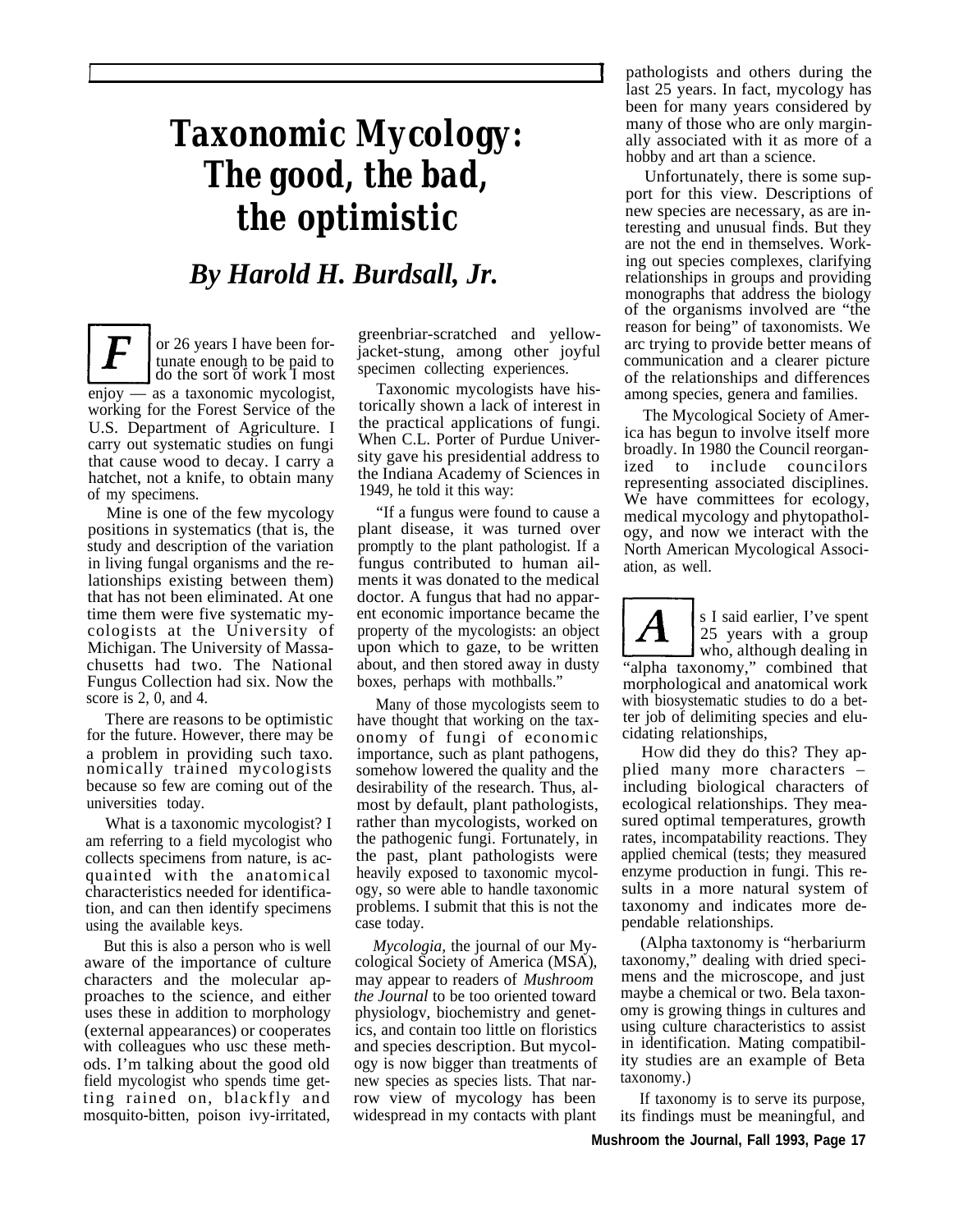in order to be meaningful, beta taxonomy must be included in any taxonomic effort today. But taxonomy hasn't progressed far beyond what Porter saw in the 1940s:

"The present taxonomy is chaotic and confusing and must in its present condition retard the progress of the science. An example: the confusing state of the taxonomy and nomenclature in medical mycology. The physician and the botanist speak an entirely different language."

t isn't only the physicians we can't talk to. How many pathologists or physiologists do you know who are still prone to using the "old" names? Have we done our part to involve them in understanding mycology as a science?

We as taxonomic mycologists have not related well with them. We have juggled names. We have done so quite without concern for the user. We've avoided clarifying fungal groups that are of concern to others.

Where I've worked, our research group has heavily emphasized service work: identifications of fungi and providing accurately identified raw materials for other workers. It has given mea chance to consider the interactions of research with service to the users of that research — including the public and non-professionals interested in mycology. It has also impressed upon me the *pracricality* of taxonomy.

I credit my practical attitude toward taxonomy for the succcss in relating to the more applied disciplines. Fortunate to have been "born and raised" (scientifically) in the *applied* atmosphere of a plant pathology department, I became familiar with the more practical orientation and the feeling for how a taxonomic mycologist fits into the biology science "ecosystem."

And so it must be. All the biological sciences, including ecology, physiology, biochemistry, and pathology (both human and plant) depend on the taxonomic mycologist to provide the baseline information: the *name of the organism* on which they are working. Without taxonomy, other biological disciplines are lost. It is by use of taxonomy that information is exchanged. It is through taxonomy that extrapolations and predictions can be made regarding the biological attributes of species.

It is the alpha and beta taxonomy (and they must be used in concert) that are absolutely required before the more refined methods can be used.

We must be able to identify genera and species using alpha and beta methods so that we know where to apply methods such as restriction enzymes, DNA hybridization, and isozymes. Let's call these methods of molecular biology *gamma taxonomy.* We need some idea as to how a species fits into the taxonomic scheme before we can apply the advanced techniques.

It is through alpha and beta taxonomy that gamma taxonomy can be so important. This does, however, put an extra responsibility on the part of those taxonomists using the micro-